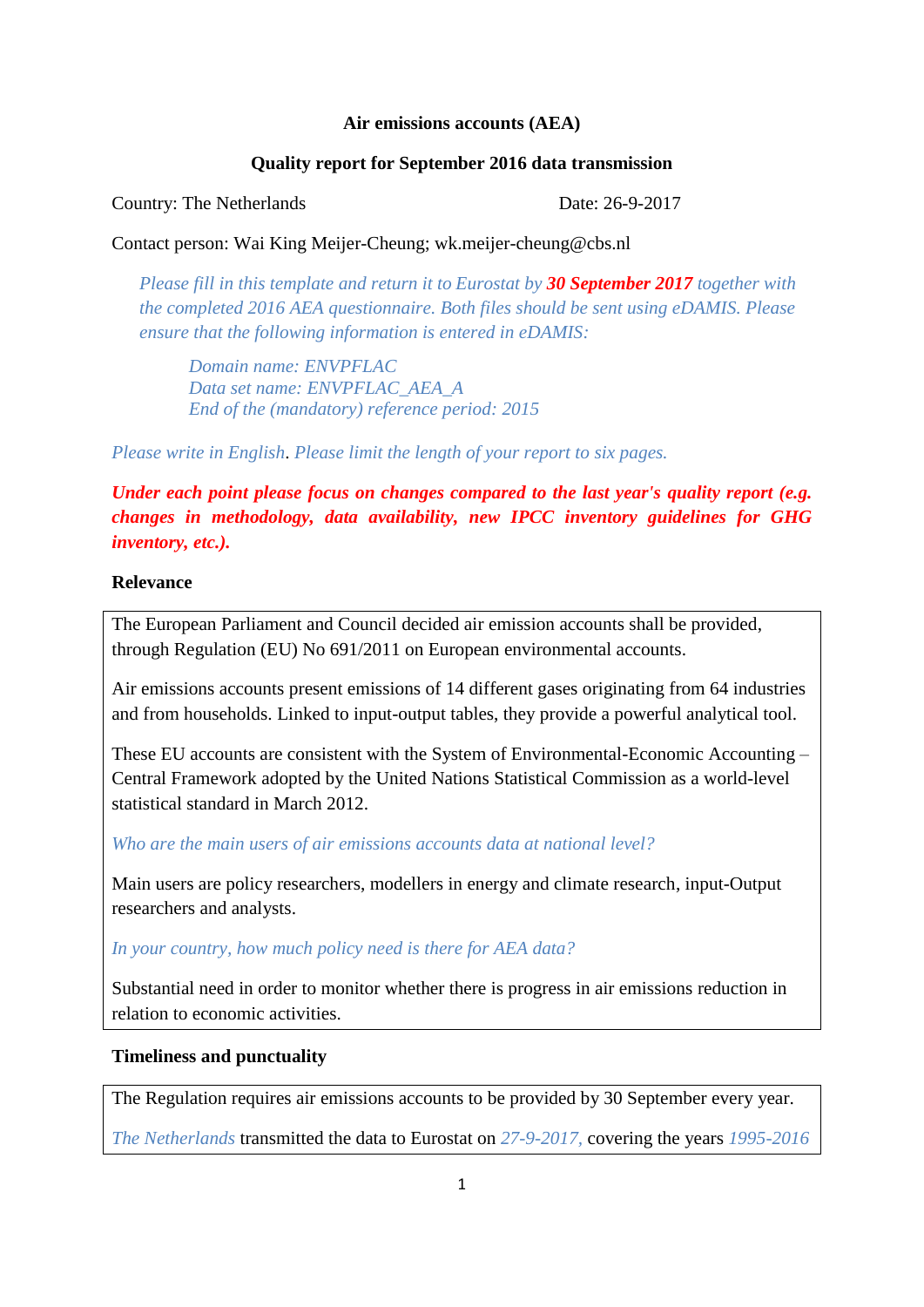When required complete time series  $1990 - 2016$  can be supplied. Data is based on the NACE Rev.2. break down.

*When was the data ready nationally?*

The national AEA dataset of 1990-2016 was ready September 22<sup>nd</sup> 2017.

## **Accessibility and clarity**

Data will be made available on Eurostat's web site as soon as possible after checking.

*Please add whether and when you publish AEA data nationally - if so where and if not why not*.

We will publish this data in our statistical database 'StatLine' in October 2016.

*[-Dutch Air Emission Accounts \(AEAs\) -](http://statline.cbs.nl/Statweb/selection/?DM=SLEN&PA=83300ENG&LA=EN&VW=T) figures (database)*

There are a couple of overviews and descriptions which also will be updated with the 2016 data, on the website 'Compendium voor de leefomgeving' which is a shared platform containing data about nature and environment of Statistics Netherlands, Netherlands Environmental Assessment Agency and Wageningen University.

<http://www.clo.nl/>

<http://www.clo.nl/indicatoren/nl0170-de-co2-emissie-verklaard>

# **Accuracy, comparability and coherence**

Approach used to compile air emissions accounts:

*inventory-first energy-first other (please specify):*

For emissions from stationary sources we use the national emission inventory.

For emissions from mobile sources for the different transport modes we use either inventoryfirst or energy-first approach depending on which method leads to the best compilation quality.

Please provide a description of the methods you use in compiling AEA, in particular:

1) Describe the sources of data such as emissions inventories and basic data on energy, transport, agriculture, etc.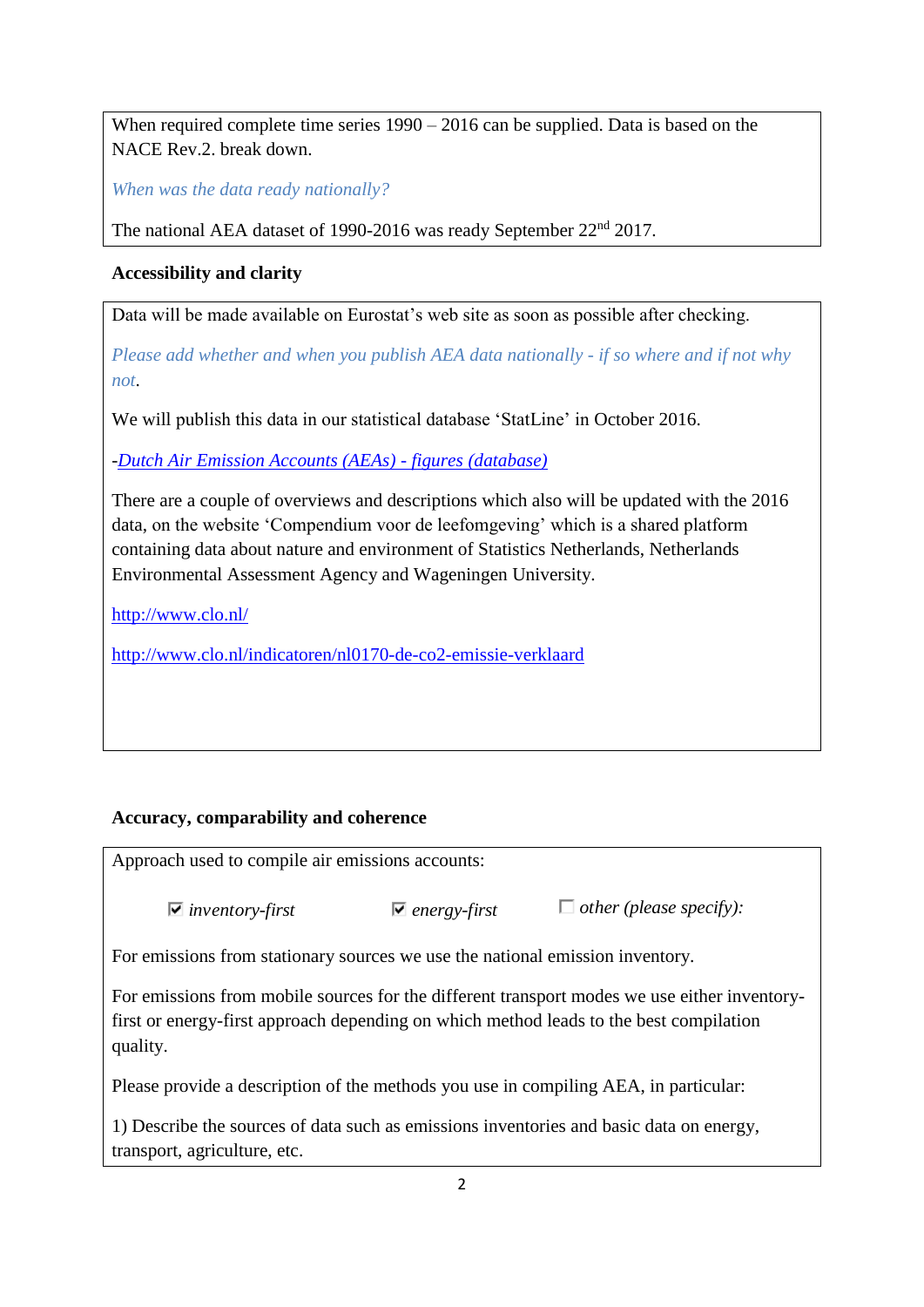The principle data source for emissions is the national emission inventory (stationary sources and mobile sources). In addition we use traffic performance data for road transport broken down to types of transport. Also for inland navigation we use performance data. Data from the energy statistics /accounts and national accounts is used for transport by air and transport by sea. And we use emission factors obtained from the emission inventory and auxiliary sources such as year reports from airports and carriers.

2) How are the source data allocated to economic activities (NACE A\*64)?

The principle data source for emissions from stationary sources is the national emission inventory. This database provides emissions for all required gases and by different sectors and is already in a NACE classification.

For road transport the traffic performance data is provided at NACE level and used as allocation key (new data source). For air travel, inland shipping and marine vessels the allocating to according economic activity is straight forward, as source data is mainly related to one NACE group.

For mobile equipment's the emission from national inventory is already in a NACE classification. For the further breakdown to NACE A\*64, national accounts production data is used as auxiliary data.

3) How do you determine and distribute road transport emissions by NACE\*64?

National inventory of road transport is broken down to types of transport. Traffic performance of road transport is also broken down to types of transport and in a NACE level. This data is used as auxiliary data in assigning road transport emissions to NACE\*64.

4) How do you adjust for the residence principle (i.e. for **residents abroad** adding emissions from land transport, water transport and air transport. For **non-residents on the territory**  deducting emissions from land transport, water transport and air transport.)?

Stationary sources are considered to be equal for both the territory and nation's economic activity and require no adjustment.

For road transport the inventory-first method is used because of the availability of more detail road traffic performances data. The starting point is the national inventory data and bridging items are compiled with traffic performance data as auxiliary data.

For air transport, the residential fuel use and emissions are based on the dominating figures by our main national carrier (Air France - KLM with figures for the residential part (KLM – subsidiary). Corrections are made in combination with data of 'actual emissions' from the territory obtained by emission inventory.

For inland navigation we use national statistics on mileage of (i) residential inland vessels inland and (ii) outside territory and (iii) mileage of non-residential vessels at the territory as auxiliary data with the national inventory data. The first (i) and second (ii) item provides the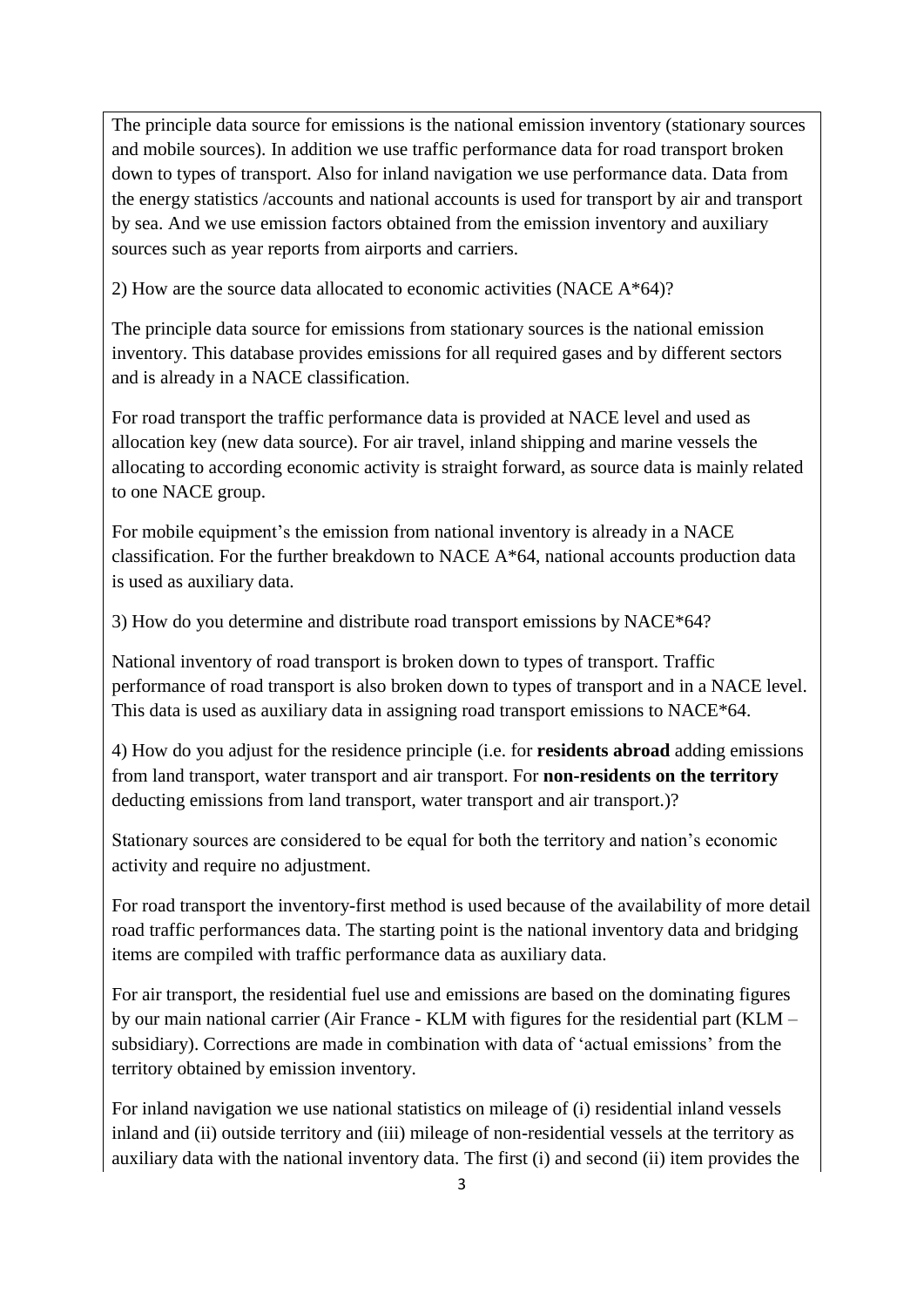total residential figures for fuel use and emission. The second (ii) and third item (iii) form the bridging items to get from the territory (i  $\&$  iii), to the residential figures for fuel use and emissions.

For marine shipping we start from the business register which shows the companies that exploit sea vessels. This information is combined with production statistics with as a result intermediary use and for example fuel use monetarily. These monetary figures in NA, combined with fuel price information per fuel type (HFO / MFO), provides us with physical fuel supply and use. This is derived for the different fuel types. For the impact of bunkering additional confrontations are made, i.e. with energy statistics (energy balance), emission inventory data, etcetera. As energy accounts data was not available from 2014 onwards, national accounts production and used data has been used as auxiliary data.

5) Do you recalculate data for years before 2008 in NACE Rev 2? If so, for which years and how?

Yes every year we recalculate the full time series of AEA from 1990 onwards. Normally till t-1. For the 2016 reporting all 1990 – 2015 data are recalculated and 2016 data is added. This is done to align every single year completely with the emissions inventory data (and changes that occur in there). The result is that there are no inconsistencies with the emissions inventory data.

6) Are there other discontinuities in time series resulting from changes in methodology, sources, etc. (please describe and indicate the years where the breaks occur)?

There are no other discontinuities in time series.

7) What problems do you encounter adapting basic statistics to the concepts of the accounts?

*adjustments for the residence principle*

Please specify the main difficulties:..........

*attributing emissions to the requested detailed level of economic activities (NACE A\* 64) (in particular services industries)*

Please specify the main difficulties:..........

*allocation of road transport emissions to NACE* 

Please specify the main difficulties:.........

*correspondence between emission sources in inventories (classified according to CRF/ NFR) and the detailed industry classification (NACE A\*64)*

Please specify the main difficulties:..........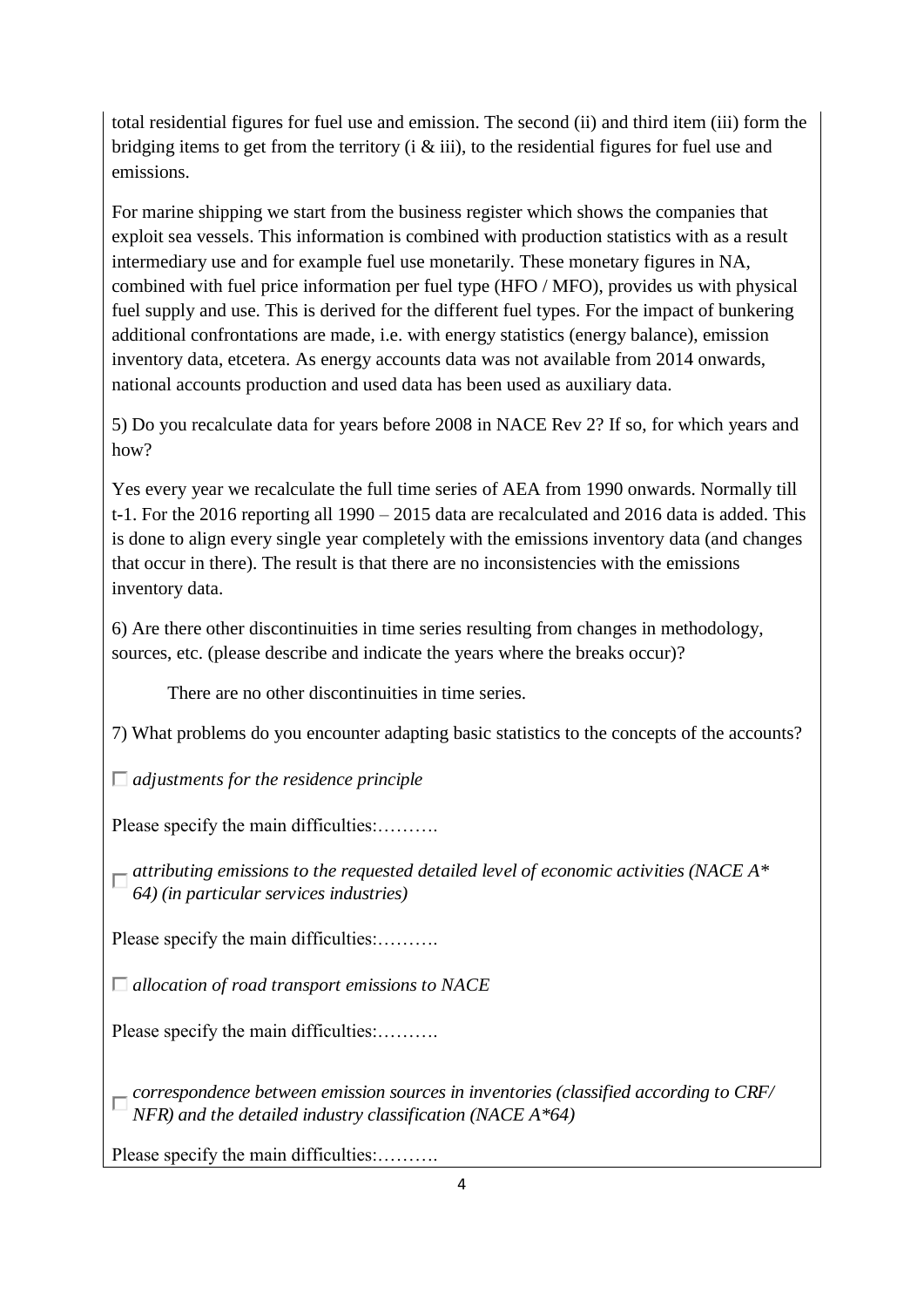*other (please specify):* Marine shipping, transport by air, fishery and rail transport require attention in improving source data. Particular on the level (and type) of fuel use and related emissions.

8) Are there any particular parts of the AEA data which you would consider of doubtful quality?

Eventually, in distributing over NACE of some small amounts for few substances.

9) Other assessments and quality reports:

- Do you have national descriptions of the methodology you use? If so please provide them.

There are quality reports for the emission inventory. Eventually AEA quality reporting to ES provided last year.

Data on Dutch AEA (metadata can be found as well) can be found:

[Dutch Air Emission Accounts \(AEAs\) -](http://statline.cbs.nl/Statweb/publication/?DM=SLEN&PA=81395ENG&D1=a&D2=0,3,59-60,62,65,67,69,l&D3=0,10,20-22&LA=EN&VW=T) (database)

Metadata is included / can be downloaded along with the data table.

Short research description (in Dutch):

[http://www.cbs.nl/nl-NL/menu/themas/macro-economie/methoden/dataverzameling/korte](http://www.cbs.nl/nl-NL/menu/themas/macro-economie/methoden/dataverzameling/korte-onderzoeksbeschrijvingen/2008-milieurekeningen.htm)[onderzoeksbeschrijvingen/2008-milieurekeningen.htm](http://www.cbs.nl/nl-NL/menu/themas/macro-economie/methoden/dataverzameling/korte-onderzoeksbeschrijvingen/2008-milieurekeningen.htm)

- Do you have national quality reports available? If so please provide them.

For the national PRTR data, some dedicated reportings are compiled on uncertainties of the data. These are made on demand, on an irregular basis. Several assessments are made on uncertainties in the data / data compilation. I.e. following reportings: 1. 'Assessment of uncertainties and QA/QC procedures in the Dutch GHG Inventory Report', 2010', or; 2. 'Uncertainty in the Netherlands' greenhouse gas emissions. Inventory Estimation of the level and trend uncertainty using the IPCC Tier 1 approach, 2009 or; 3. Inter comparison of emission estimates for the Netherlands following the EMEP/EEA Guidebook and the Dutch Emission Registry, 2009; Etcetera.

These documents can be found via:

[Dutch Pollutant Release and Transfer Register \(PRTR\)](http://www.emissieregistratie.nl/erpubliek/misc/information.en.aspx)

Under 'Documentation - All documents' or via the search in documents)', and under,

'IPCC protocollen - Greenhouse gasses protocol', etc. These reportings deal with several aspects underlying the Dutch NIR reporting (updated for NIR 2014) and treats each substance